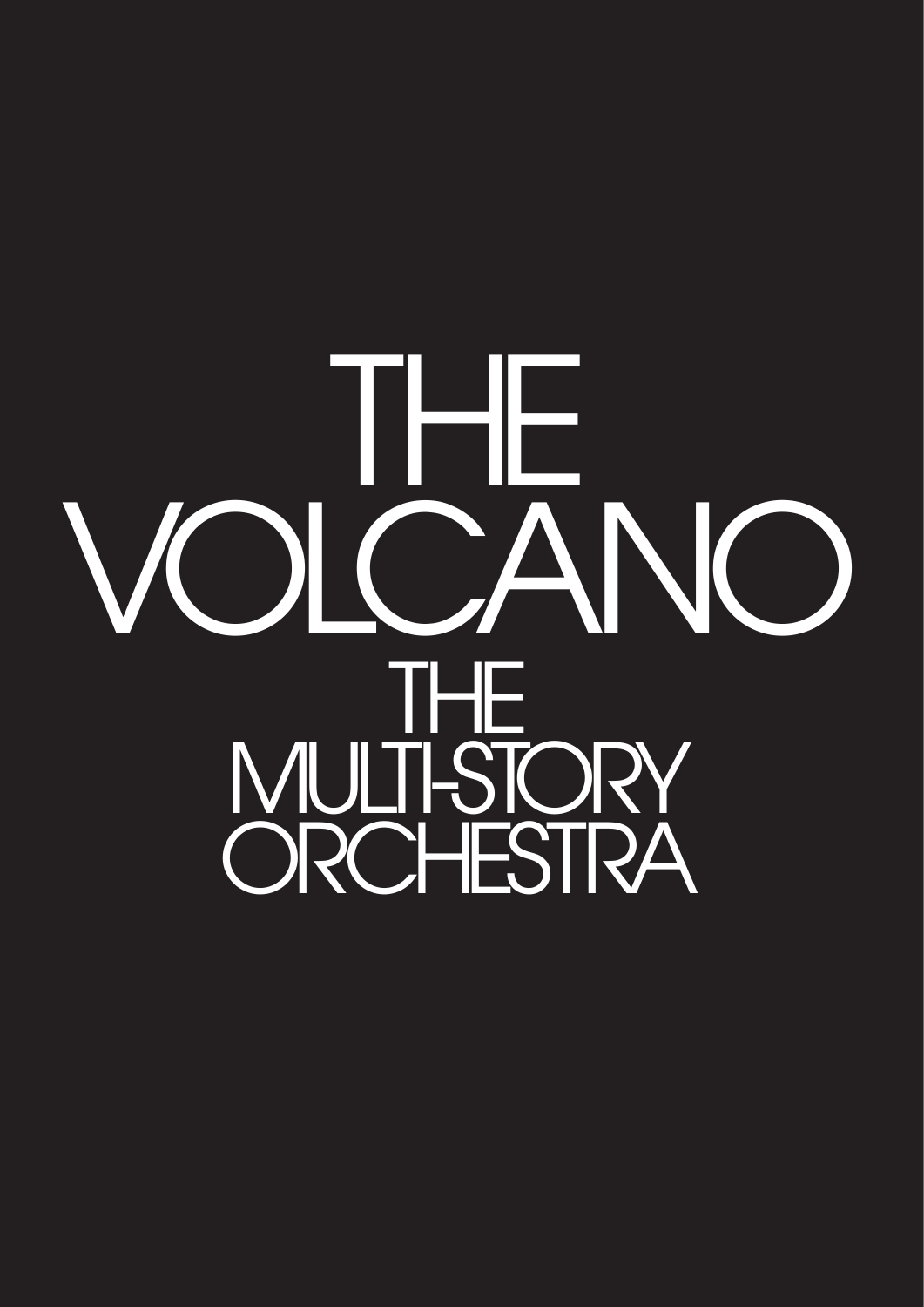#### **THURSDAY 9 JUNE at 7PM FRIDAY 10 JUNE at 7PM**

**The Volcano**

**Created by The-Multi-Story Orchestra and including music from Trio Per Uno by Zivkovic Amazon River by Philip Glass**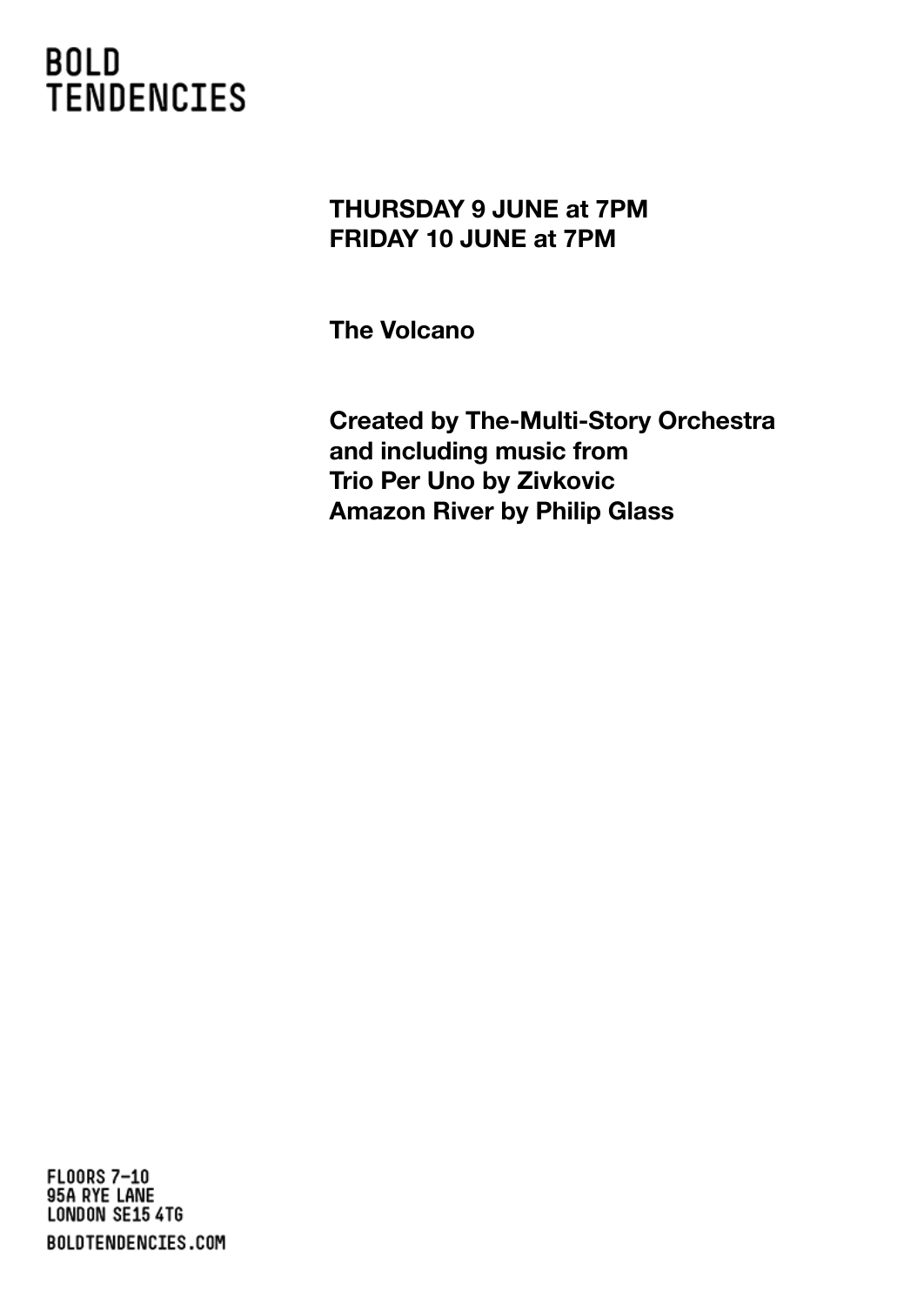#### **Performers**

Anaiah-Deshinel Boakye Elsa Bradley Chanel Dixon Moustapha Doumbia Fran Lobo Maya Mahony Toni Olabanji Esther Raji-Olubodun Joe Richards Prince Shodipe Delia Stevens Jenni Stewart

#### **Students from**

Goose Green Primary School St Mary Magdalene C of E Primary School Harris Primary Academy Peckham Park Harris Primary Free School Peckham

#### **Funders**

Paul Hamlyn Foundation Arts Council England John and Susan Bowers Trust McInroy and Wood Fitton Trust Thanks to the Multi-Story Members. Without your generous support, our work here in Peckham would not be possible.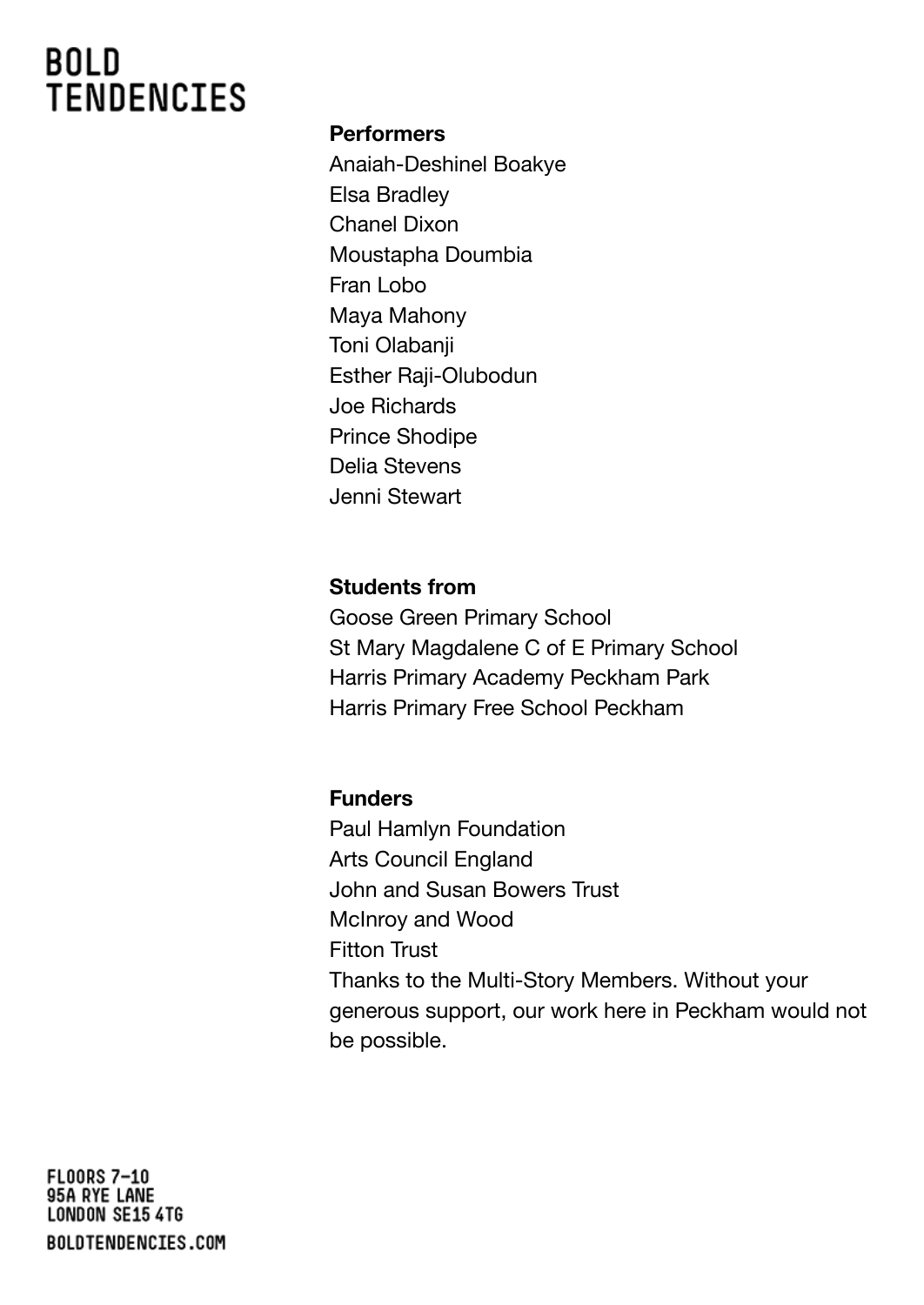#### **About The-Multi-Story Orchestra**

We are a community of professional musicians and young people who create extraordinary performances with and for the community in Peckham. We perform in car parks and unexpected spaces. We bring powerful and meaningful music to life and believe creating the best art means involving and valuing absolutely everybody. We are the resident orchestra at Bold Tendencies.

"The response was ecstatic, and it deserved to be" (The New York Times)

"Multi-Story is not just an orchestra, it's a family" - one of our young creatives

"Out of this world good, and moving" - an audience member

"Absolutely incredible…there is an ecstatic response" (Classic FM)

"A remarkable feat' (The Telegraph)

"Left ears ringing and spirits leaping" (The Observer)

#### **Get involved with Multi-Story**

We have lots of opportunities for young people to get involved with Multi-Story outside of school. You don't need any specific experience – anyone can take part!

If you are aged 13+ and like music, please go to multi-story.org.uk/signup and we will send you the details!

#### **Come work with us**

We are currently looking for a full-time Finance and Operations Manager to join our team. For full details please visit multi-story.org.uk/get-involved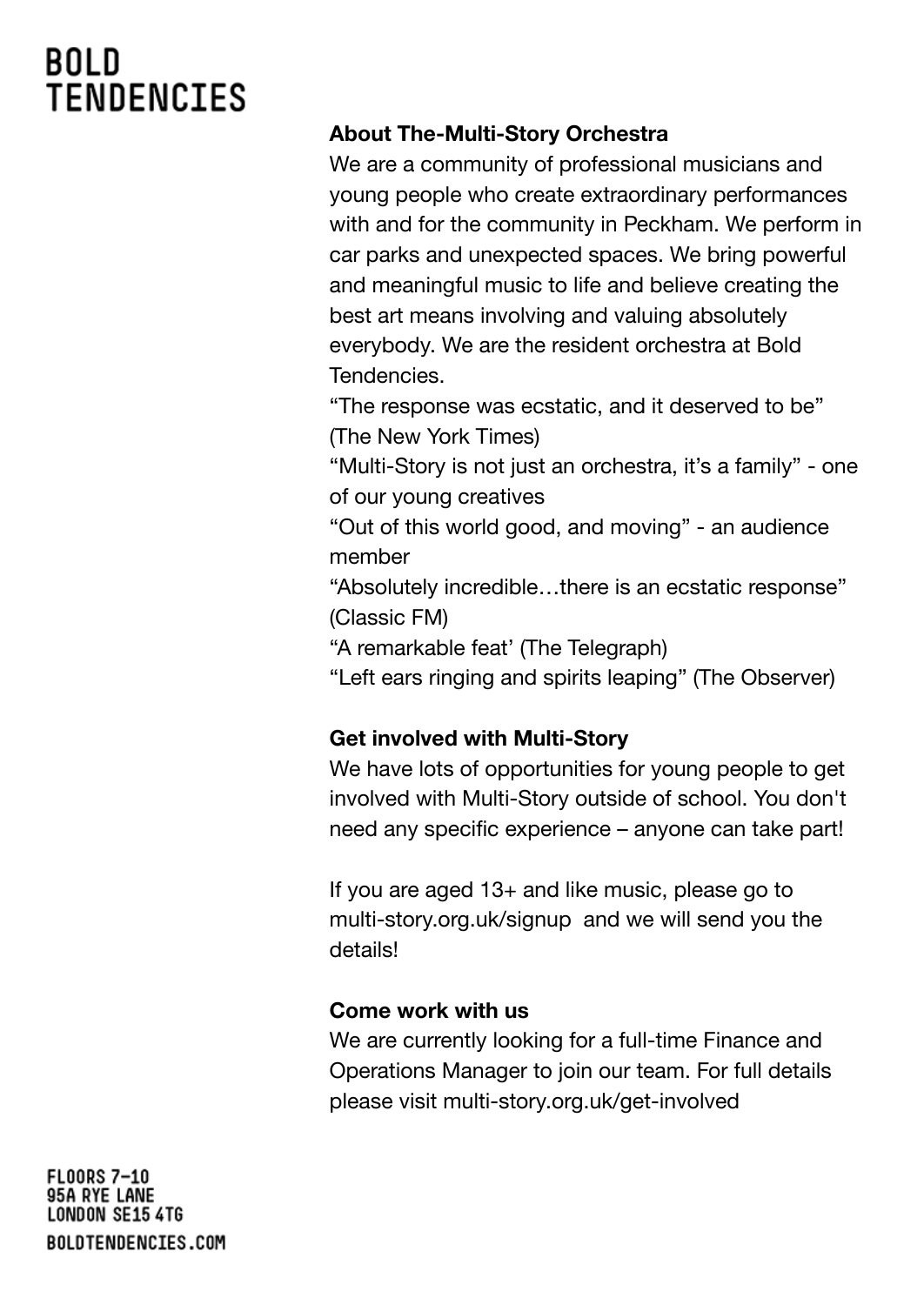The award-winning **Bold Tendencies Live Programme** takes place in the site's unique covered spaces, deliberately preserving 42,000 sq ft of raw concrete floors and ceilings with open, panoramic London views. The programme facilitates new work and performance opportunities for world-class artists, as well as identifying and supporting new generations of talent.

#### **2022 Visual Arts Commissions**

Martin Creed, Rhea Dillon, Nan Goldin, Paloma Proudfoot, Dominique White, Gray Wielebinski.

#### **Permanent Works**

Adel Abdessemed, Sophie Collins & Sam Riviere, Derek Jarman Garden, Rene Matić. Siân Lyn Hutchings, Richard Wentworth, Simon Whybray.

#### **Architecture**

Frank's Cafe and Straw Auditorium by Practice Architecture. Peckham Observatory and Concert Wall by Cooke Fawcett Architects. Remastering of the Covered Spaces by Feilden Fowles.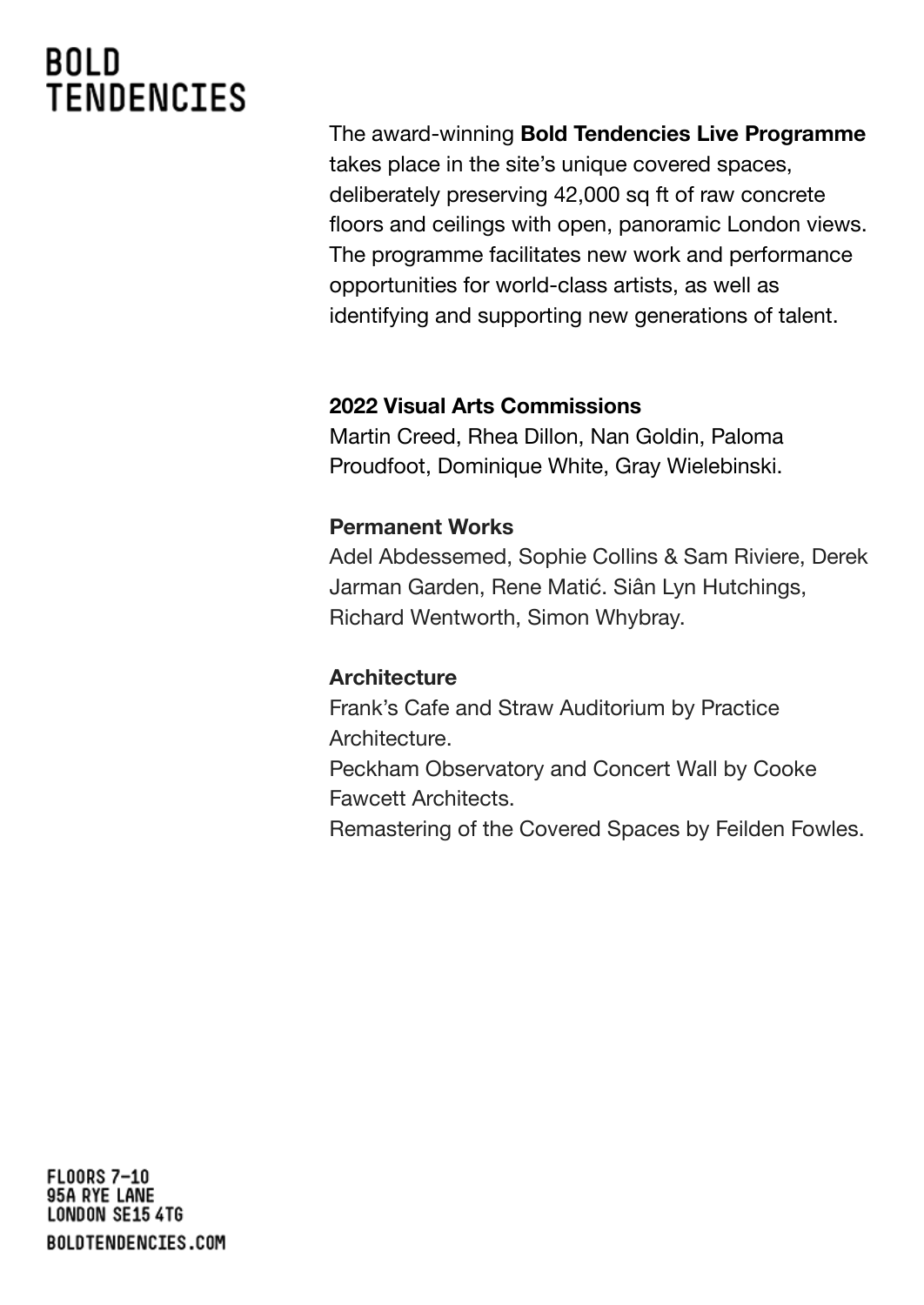#### **We need your help!**

Every year we fundraise to keep our programme thriving and to keep tickets affordable. This means ticket sales only cover about 5% of our costs. Every donation, however big or small, has a major impact and helps us to do more and better. Visit our website to Consider a donation or Purchase our Limited Edition Merch.

#### **Huge Thanks to Everyone who has Supported the 2022 Programme**

Southwark Council, Selfridges. Bloomberg Philanthropies, Big Issue Invest Access, Phillips, Outset Partners, Genesis Kickstart Fund, Morrisons Peckham, Vanguardia, d&b audiotechnik, J&C Joel, Steinway & Sons, Locke Hotels, CMS-CMNO, Hallett Independent Art Insurance, Think Smart Accounts, White Light and all those individuals who have generously donated.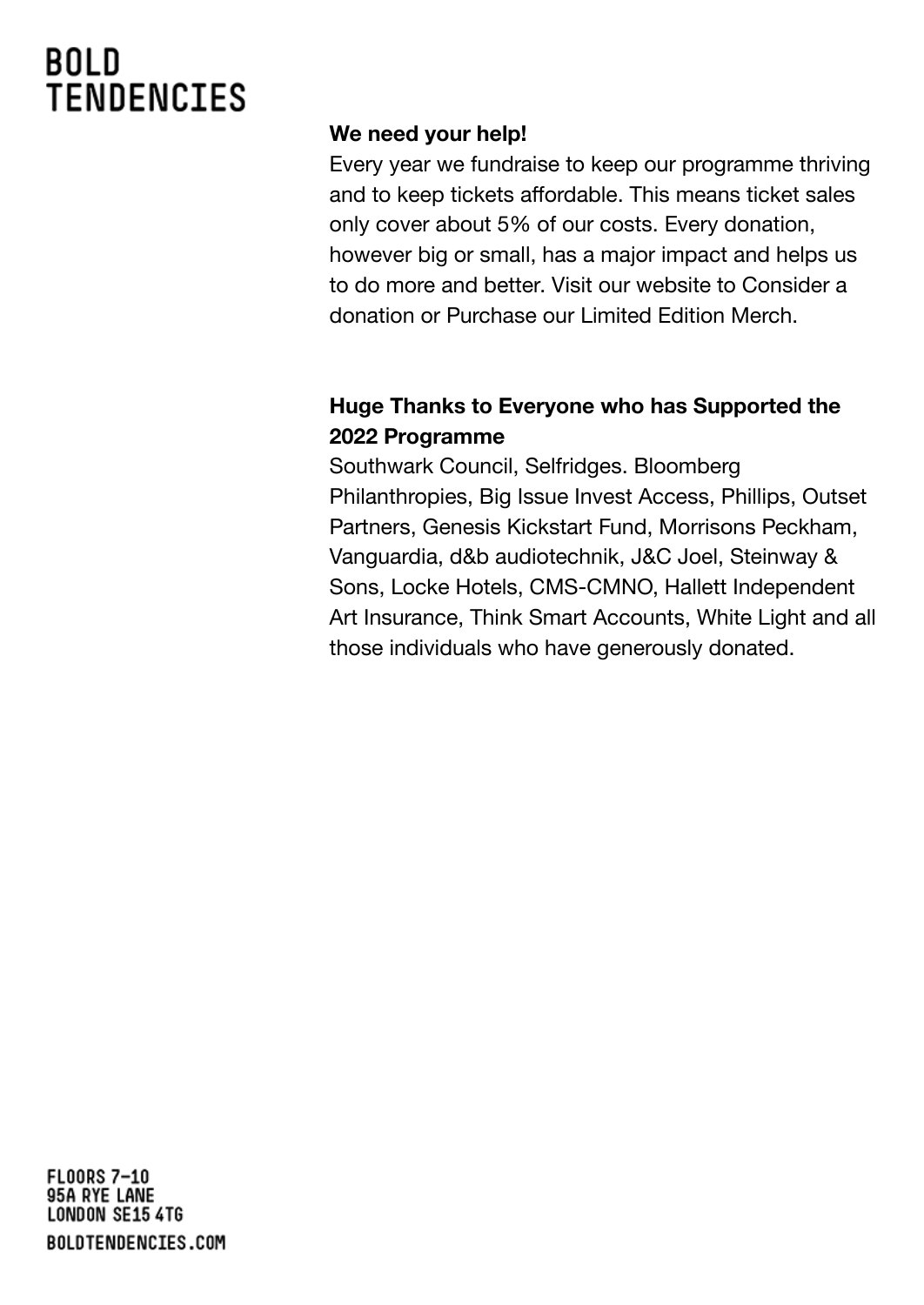#### **Bold Tendencies Team**

Hannah Barry - Chief Executive & Artistic Director Diana Córdoba Barrios - Managing Director Tom Kelly - Site & Production Manager Charlie Mills - Artist Liaison Toby Taylor - Visitor Services & Live Events Front of **House** Katrina Nzegwu - Visitor Services & Live Events Front of House Misty Ingham - Creative Learning Coordinator Akhera Williams - Creative Learning Workshop Assistant Supermodel – Graphic Design Riccardo Pillon - Special Projects Boaz Friedman - Front of House Mitzi Clarke - Back of House Assistant Fran Barker - Front of House Assistant and Invigilator Deyka Waris - Front of House Assistant and Invigilator Kaya Varma - Front of House Assistant and Invigilator